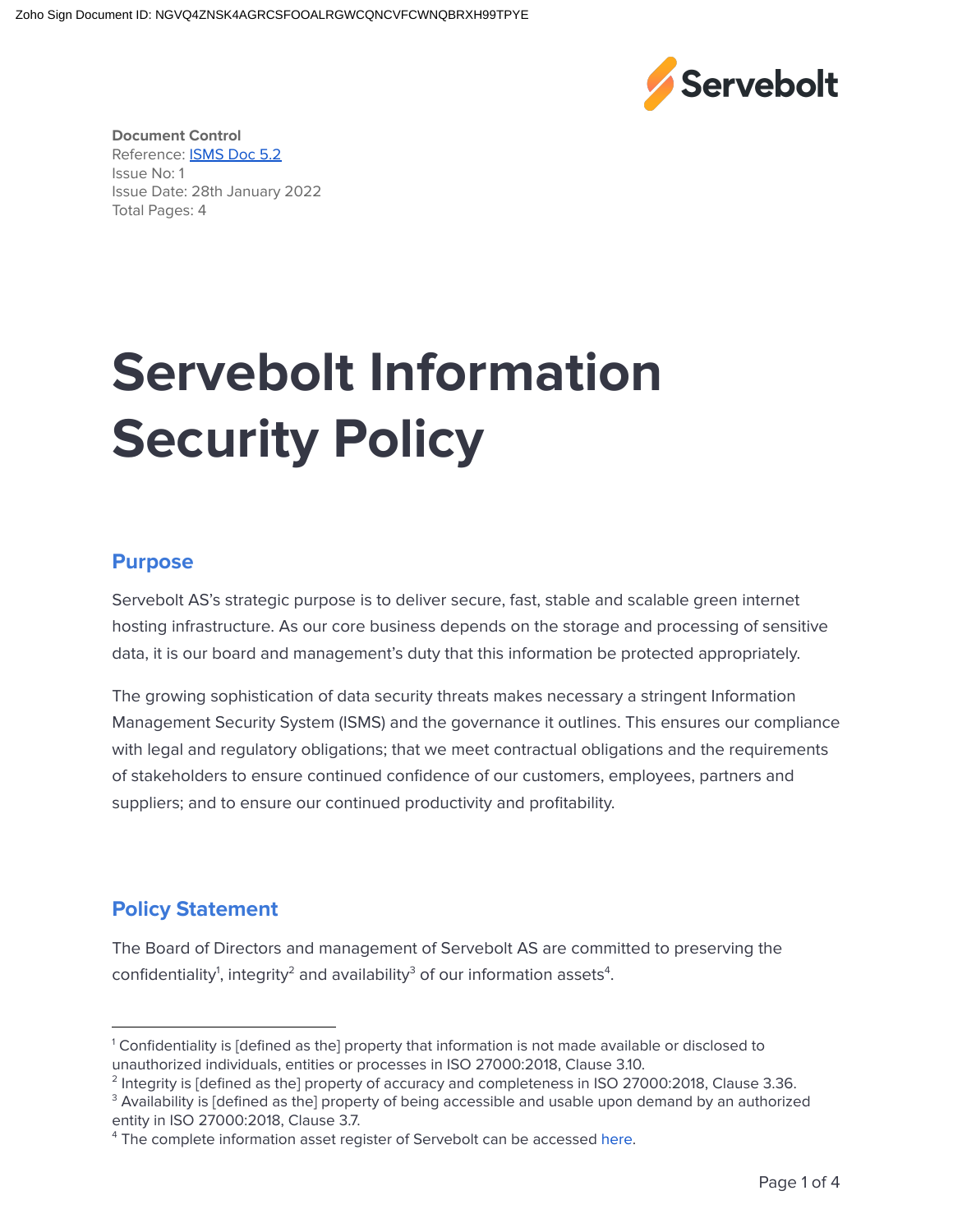

Our commitment and purpose provide the strategic context for our ISMS, within which our risk management plan is established. The risk management plan provides the framework for identifying, evaluating, analyzing and controlling information security-related risks, through the establishment and maintenance of Servebolt's ISMS.

In particular, the Risk Assessment plan sets a framework for identifying the information assets critical to Servebolt's strategic purpose<sup>5</sup>, and evaluating these, in the context of the security objectives of confidentiality, integrity, and availability, and on the basis of Servebolt's risk acceptance criteria. These criteria are based on Servebolt's customer confidence, critical business drivers, financial security and profitability, technical security, organizational productivity, and legal and regulatory requirements.

The Statement of Applicability and Risk Treatment plan analyze how the evaluated information-related risks are controlled, based on Servebolt's criteria for control. Control objectives are supported by the specific documents and procedures in the Security Policies & Process manual, which is available to all who fall within the scope of the ISMS. All who fall within the scope of the ISMS are given the necessary training and support for implementing our control objectives appropriately.

The procedures resulting from the ISMS ensure that the ISMS itself is subject to continuous, systematic review and improvement in line with the evolution of our objectives.

## **Policy Requirements and Benefits**

The implementation of this policy will require significant financial, people and time resources to implement. It will require significant documentation and the training of both existing and future employees.

Servebolt's resource investment will provide us with a structured way of addressing information security issues which will become part of our product offering itself. It will increase our stability, scalability, security and the quality of our service. This will make our services relevant to a larger market. It will simplify our communication internally and externally with regards to information security, and be a professional driver, increasing competence and the quality of our operations and company culture.

<sup>&</sup>lt;sup>5</sup> Other assets falling outside of the scope of critical to purpose are still covered by the Risk Assessment process at this time.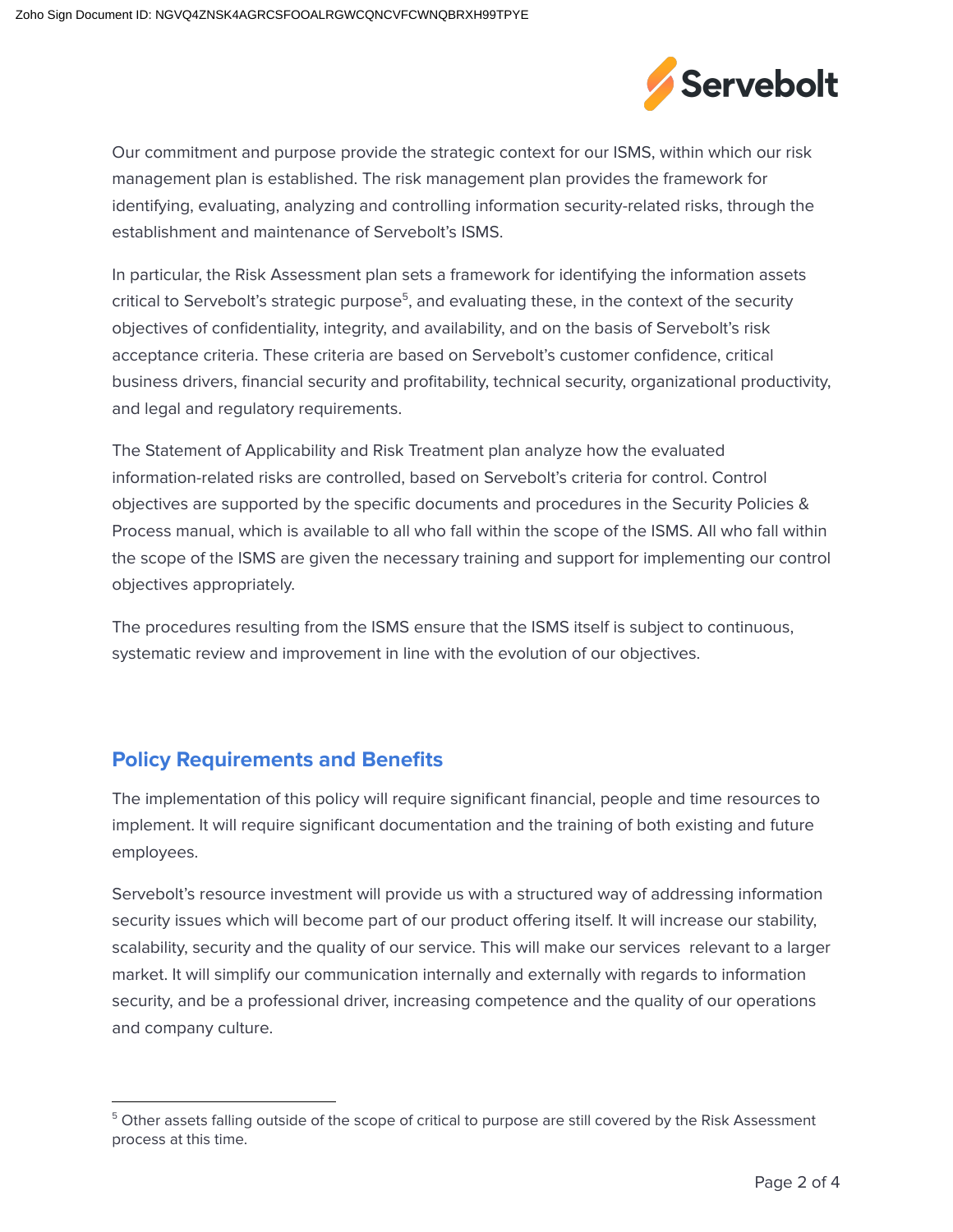

## **Applicability**

Servebolt's information security policy and ISMS applies to the entire organization, our employees and contractors, our data centers globally, and our internal and external IT systems and processes.

In particular, servers and services supporting critical business processes, customer-facing services (production data), customer-facing production applications, non-production data, internal systems and support infrastructure, network and security devices, employee data, internal intellectual property, financial data, physical devices such as laptops and mobile phones, and physical facilities are of special importance to Servebolt's security policy.